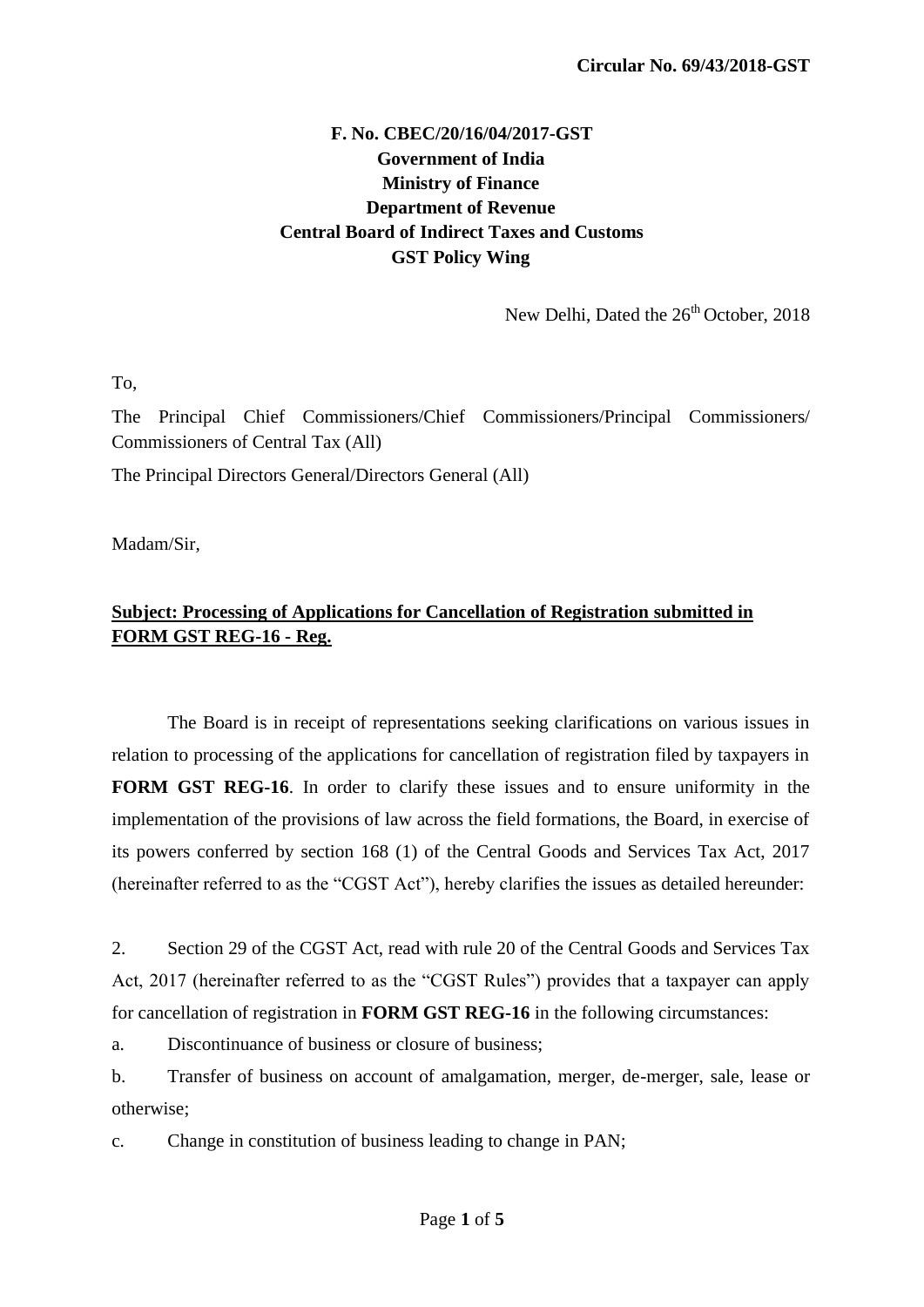d. Taxable person (including those who have taken voluntary registration) is no longer liable to be registered under GST;

e. Death of sole proprietor;

f. Any other reason (*to be specified in the application*).

3. Rule 20 of the CGST Rules provides that the taxpayer applying for cancellation of registration shall submit the application in **FORM GST REG-16** on the common portal within a period of 30 days of the *"occurrence of the event warranting the cancellation"*. It might be difficult in some cases to exactly identify or pinpoint the day on which such an event occurs. For instance, a business may be transferred/disposed over a period of time in a piece meal fashion. In such cases, the 30-day deadline may be liberally interpreted and the taxpayers" application for cancellation of registration may not be rejected because of the possible violation of the deadline.

4. While initiating the application for cancellation of registration in **FORM GST REG-16,** the Common portal captures the following information which has to be mandatorily filled in by the applicant:

a) Address for future correspondence with mobile number and email address;

b) Reason for cancellation;

c) Date from which cancellation is sought;

d) Details of the value and the input tax/tax payable on the stock of inputs, inputs contained in semi-finished goods, inputs contained in finished goods, stock of capital goods/plant and machinery;

e) In case of transfer, merger of business, etc., particulars of registration of the entity in which the existing unit has been merged, amalgamated, or transferred (including the copy of the order of the High Court / transfer deed);

f) Details of the last return filed by the taxpayer along with the ARN of such return filed.

On successful submission of the cancellation application, the same appears on the dashboard of the jurisdictional officer.

5. Since the cancellation of registration has no effect on the liability of the taxpayer for any acts of commission/omission committed before or after the date of cancellation, the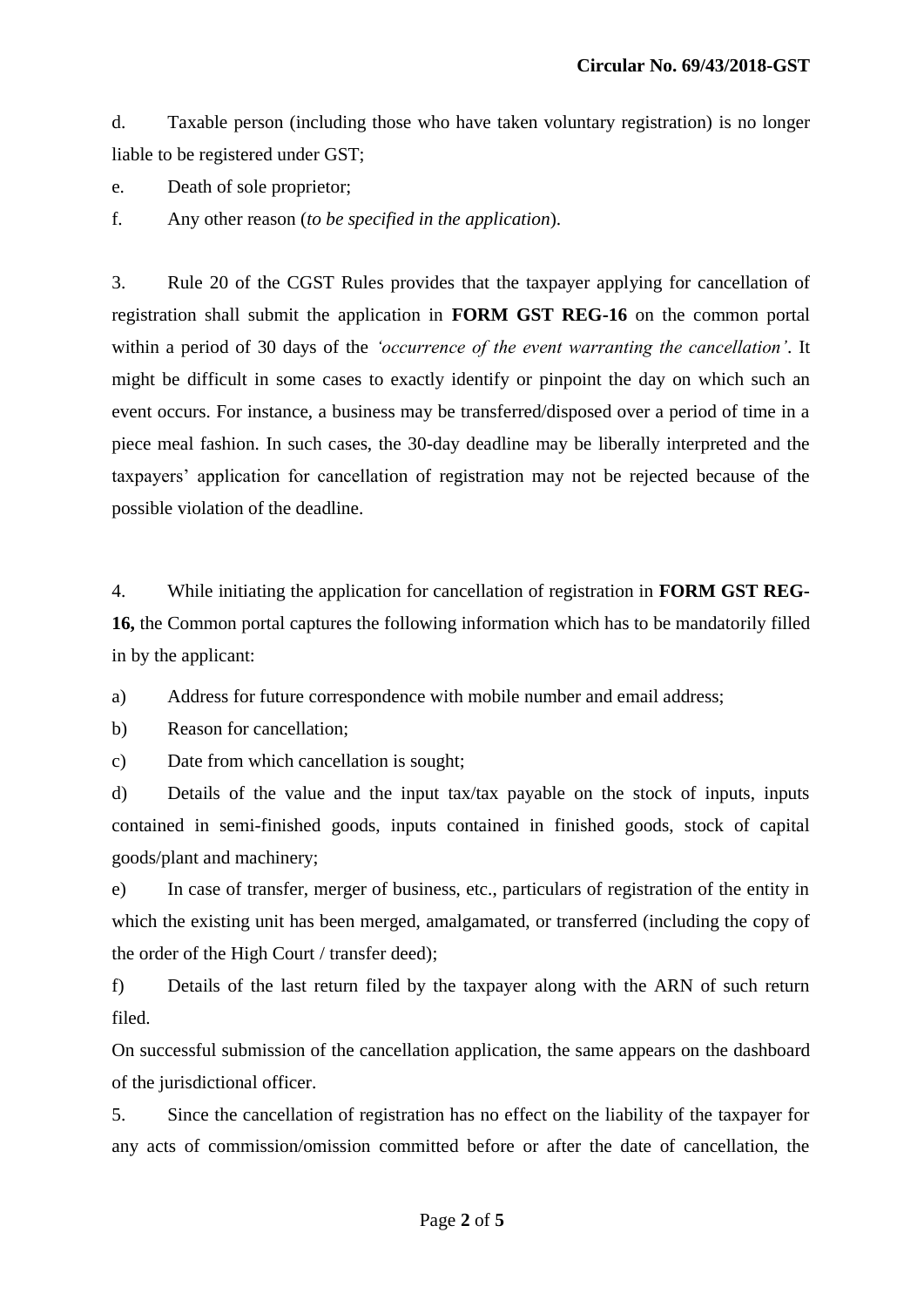proper officer should accept all such applications within a period of 30 days from the date of filing the application, except in the following circumstances:

a) The application in **FORM GST REG-16** is incomplete, i.e. where all the relevant particulars, as detailed in para 4 above, have not been entered;

b) In case of transfer, merger or amalgamation of business, the new entity in which the applicant proposes to amalgamate or merge has not got registered with the tax authority before submission of the application for cancellation.

In all cases other than those listed at (a) and (b) above, the application for cancellation of registration should be immediately accepted by the proper officer and the order for cancellation should be issued in **FORM GST REG-19** with the effective date of cancellation being the same as the date from which the applicant has sought cancellation in **FORM GST REG-16.** In any case the effective date cannot be a date earlier to the date of application for the same.

6. In situations referred to in (a) or (b) in para 5 above, the proper officer shall inform the applicant in writing about the nature of the discrepancy and give a time period of seven working days to the taxpayer, from the date of receipt of the said letter, to reply. If no reply is received within the specified period of seven working days, the proper officer may reject the application on the system, after giving the applicant an opportunity to be heard, recording reasons for rejection in the dialog box that opens once the 'Reject' button is chosen. If reply to the query is received and the same on examination is found satisfactory, the Proper Officer may approve the application for cancellation and proceed to cancel the registration by issuing an order in **FORM GST REG-19**. If reply to the query is found to be not satisfactory, the Proper Officer may reject the application for cancellation on the system, after giving the applicant an opportunity to be heard. The Proper Officer must also record his reasons for rejection of the application in the dialog box that opens when the "Reject" button is chosen.

7. Section 45 of the CGST Act requires every registered person (other than an Input Service Distributor or a non-resident taxable person or a person paying tax under the provisions of section 10 or section 51 or section 52) whose registration has been cancelled, to file a final return in **FORM GSTR-10**, within three months of the effective date of cancellation or the date of order of cancellation, whichever is later. The purpose of the final return is to ensure that the taxpayer discharges any liability that he/she may have incurred under sub-section (5) of the section 29 of the CGST Act. It may be noted that the last date for furnishing of **FORM GSTR-10** by those taxpayers whose registration has been cancelled on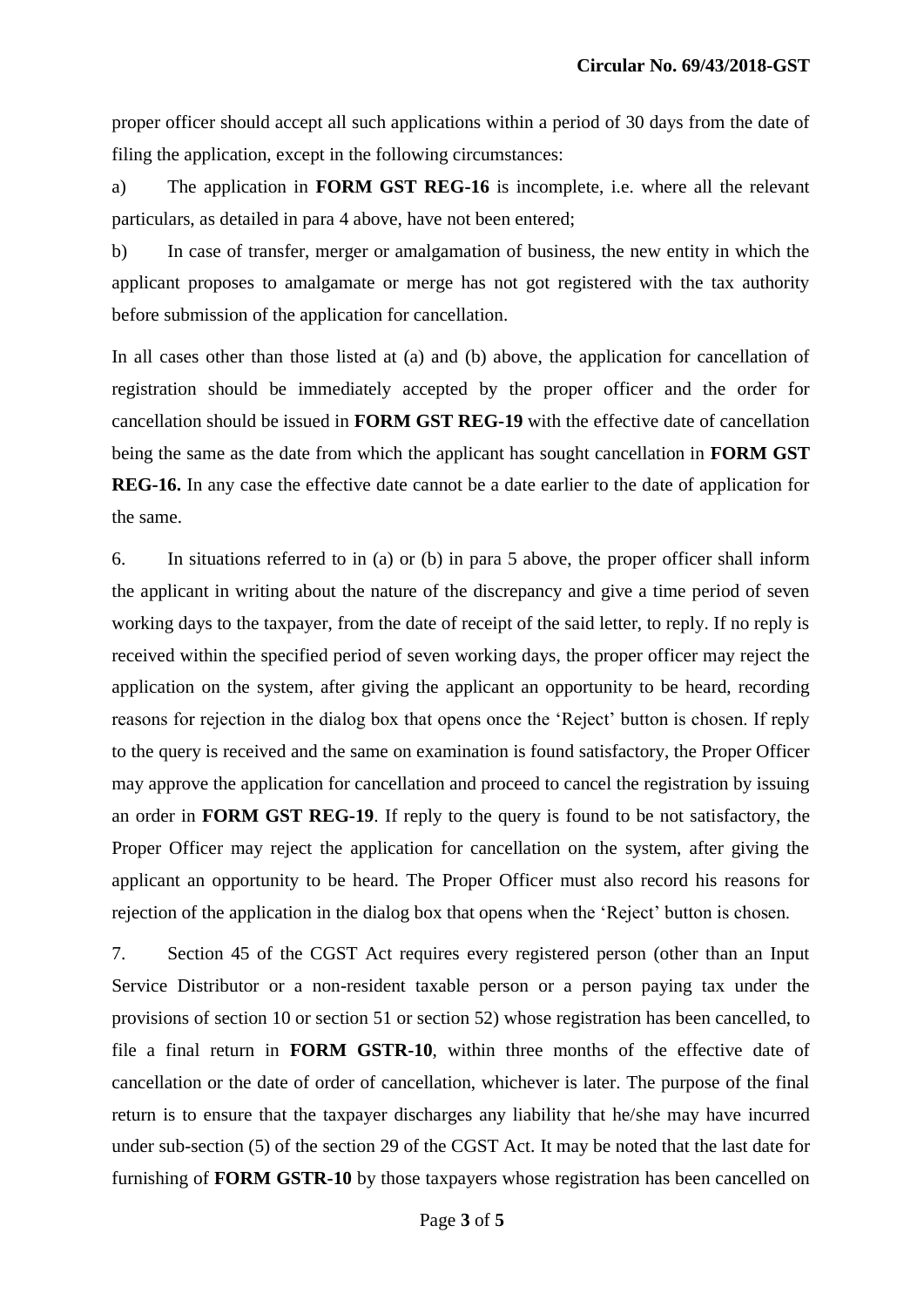or before 30.09.2018 has been extended till 31.12.2018 *vide* notification No. 58/2018 – Central Tax dated the  $26<sup>th</sup>$  October, 2018.

8. Further, sub-section (5) of section 29 of the CGST Act, read with rule 20 of the CGST Rules states that the taxpayer seeking cancellation of registration shall have to pay, by way of debiting either the electronic credit or cash ledger, the input tax contained in the stock of inputs, semi-finished goods, finished goods and capital goods or the output tax payable on such goods, whichever is higher. For the purpose of this calculation, the stock of inputs, semi-finished goods, finished goods and capital goods shall be taken as on the day immediately preceding the date with effect from which the cancellation has been ordered by the proper officer i.e. the date of cancellation of registration. However, it is clarified that this requirement to debit the electronic credit and/or cash ledger by suitable amounts should not be a prerequisite for applying for cancellation of registration. This can also be done at the time of submission of final return in **FORM GSTR-10.** In any case, once the taxpayer submits the application for cancellation of his/her registration from a specified date, he/she will not be able to utilize any remaining balances in his/her electronic credit/cash ledgers from the said date except for discharging liabilities under GST Act upto the date of filing of final return in **FORM GSTR-10**. Therefore, the requirement to reverse the balance in the electronic credit ledger is automatically met. In case it is later determined that the output tax liability of the taxpayer, as determined under sub-section (5) of section 29 of the CGST Act, was greater than the amount of input tax credit available, then the difference shall be paid by him/her in cash. It is reiterated that, as stated in sub-section (3) of section 29 of the CGST Act, the cancellation of registration does not, in any way, affect the liability of the taxpayer to pay any dues under the GST law, irrespective of whether such dues have been determined before or after the date of cancellation.

9. In case the final return in **FORM GSTR-10** is not filed within the stipulated date, then notice in **FORM GSTR-3A** has to be issued to the taxpayer. If the taxpayer still fails to file the final return within 15 days of the receipt of notice in **FORM GSTR-3A**, then an assessment order in **FORM GST ASMT-13** under section 62 of the CGST Act read with rule 100 of the CGST Rules shall have to be issued to determine the liability of the taxpayer under sub-section (5) of section 29 on the basis of information available with the proper officer. If the taxpayer files the final return within 30 days of the date of service of the order in **FORM GST ASMT-13**, then the said order shall be deemed to have been withdrawn. However, the liability for payment of interest and late fee shall continue.